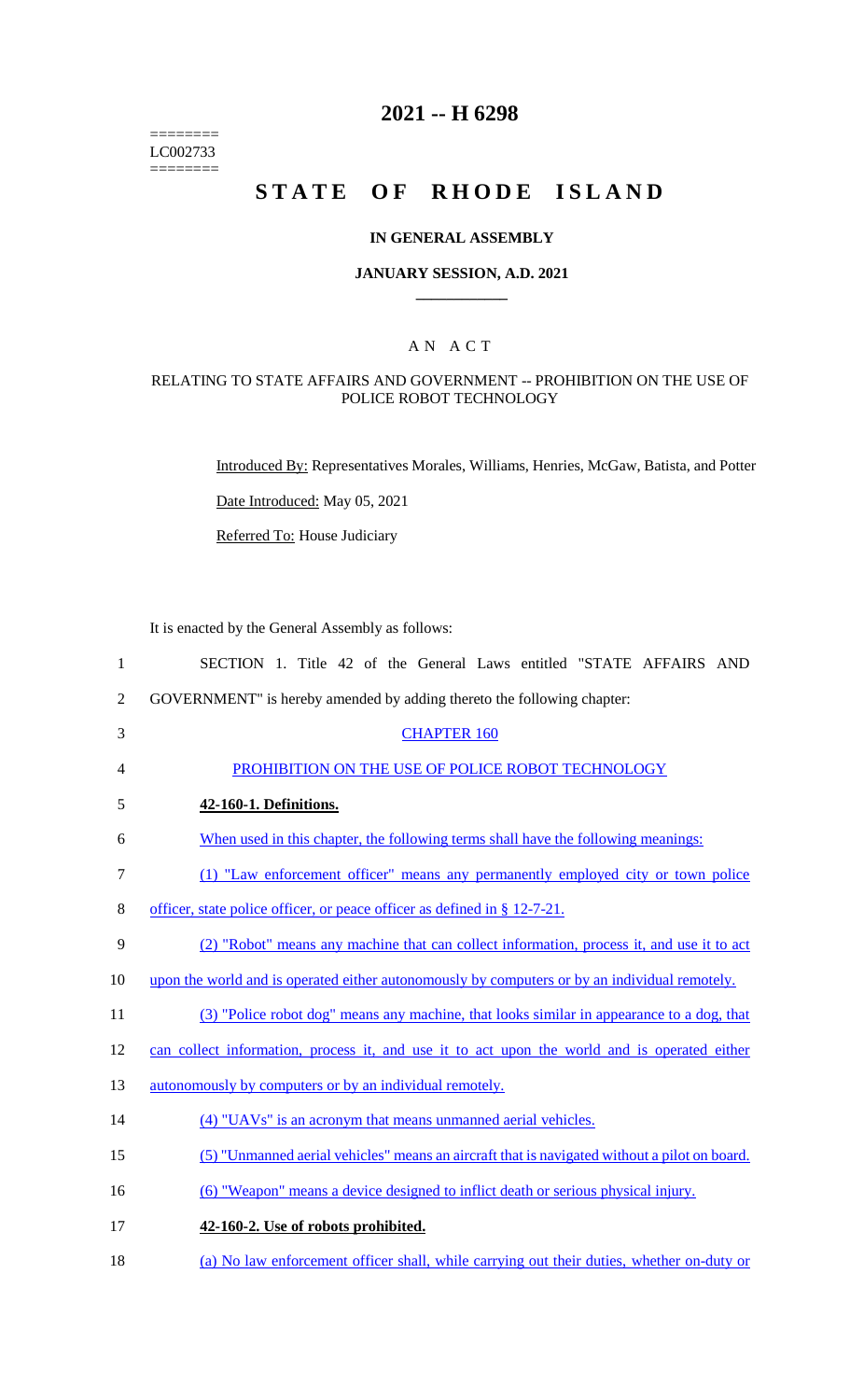- 1 off-duty, authorize the use, attempted use or threatened use of a robot or UAVs armed with any
- 2 weapon.
- 3 (b) No law enforcement officers shall, while carrying out their duties, whether on-duty or
- 4 off-duty, authorize the use, attempted use or threatened use of a robot or UAVs in any manner that
- 5 is substantially likely to cause death or serious physical injury, regardless of whether or not the
- 6 robot or UAV is armed with a weapon.
- 7 (c) No law enforcement officer shall, while carrying out their duties, whether on-duty or
- 8 off-duty, authorize the use, attempted use or threatened use of an unarmed robot or UAVs.
- 9 (d) No law enforcement officer shall, while carrying out their duties, whether on-duty or
- 10 off-duty, authorize the use, attempted use or threatened use of a police robot dog.
- 11 (e) No department that employs peace officers shall receive or accept any public or private
- 12 financial funding for the purchase or procurement of any robots, UAVs, and police robot dogs.
- 13 SECTION 2. This act shall take effect upon passage.

LC002733  $=$ 

========